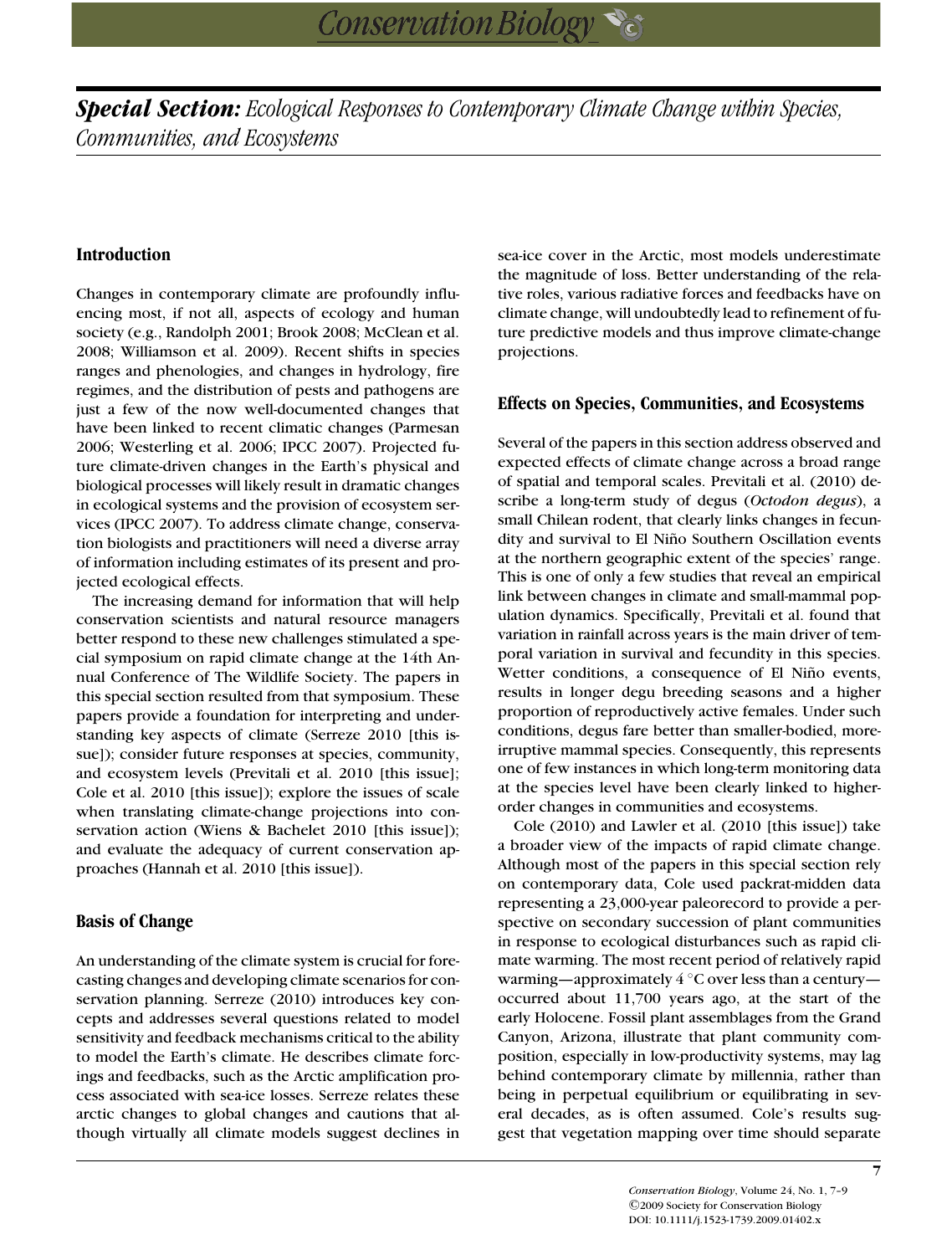rapid- from slow-colonizing species to most sensitively detect secondary succession. His results also have implications for forecasting future distributions of exotic and ruderal native plant species.

Lawler et al. (2010) analyzed potential effects of climate change on species distributions over a much larger area. They linked climate projections with data on amphibian species distributions to estimate likely climatedriven turnover in species assemblages for more than 400 amphibian species in South, Central, and North America. The projected impacts are substantial, with average turnover rates exceeding 60% in the most severely affected regions. Lawler et al. augment the results of their climate-envelope modeling by analyzing the potential for climate-driven changes in hydrology and by summarizing the distributions of an additional 1099 amphibian species with relatively restricted ranges—species with distributions that cannot be easily modeled, but that will likely be disproportionately affected by climate change. Together, these analyses provide a geographic assessment of climate-change vulnerability for amphibians of the western hemisphere. The assessment highlights the potential for changes in the abundance and distribution of amphibians throughout the western hemisphere, but especially in Central America, the Andes, and several other regions. The results provide yet another prediction of biotic change, characterize the potential magnitude of the effects of rapid climate change that may occur in the 21st century, and highlight the need to establish regional-scale conservation plans that better link protected areas and provide for the movement of species that must track habitat shifts to persist.

# **Issues of Scale**

To incorporate climate change into conservation planning, planners and scientists will have to overcome some significant challenges. Perhaps one of the most pressing is the mismatch between the scale at which conservation planning and management occur and the scales at which climate projections are made. In their essay, Wiens and Bachelet (2010) discuss the need for climate-change and climate-impact projections at the multiple scales relevant to conservation planning. They discuss the uncertainties inherent in climate projections, focusing on multiple issues associated with downscaling of climate data from coarse-resolution, generalcirculation-model and regional-climate-model output, to finer resolutions needed for some regional and local planning and management. They also provide examples of metrics that can facilitate integration of climate change and conservation across spatial and temporal scales.

#### **Responding to the Challenge**

The final pair of papers in this section address the need for conservation practitioners to integrate effects of climate change into existing management strategies (Hansen et al. 2010 [this issue]) and the need for a vastly expanded set of partnerships to effectively preserve biodiversity in the face of rapid climate change (Hannah 2010). Hansen et al. 2010 address the currently widespread practice of conservation planning that is based on a static climate and suggest a more appropriate approach which they base on four tenets that incorporate temporal shifts in species' distributions and ecosystems in the face of rapid climate change. The authors describe the adaptability required in management strategies necessary to aid in reduction of environmental effects of climate change and emphasize the need to address root causes of change. Hansen et al. then provide a series of examples in which these strategies are in various stages of implementation, from conservation efforts to mitigate bleaching of coral reefs in Florida to a national vulnerability assessment in response to climate change for marine and terrestrial ecosystems in Madagascar. The authors recognize the challenges associated with shifting conservation paradigms; however, they suggest that consequences of retaining current practices are dire.

In the final paper, Hannah (2010) critically evaluates international policy, worldwide efforts, and changes that will be necessary to face the challenges of the future. Hannah reviews evidence that suggests that as climates change, species' ranges will shift, disturbance regimes will be altered, and ecosystems will undergo profound changes. In his essay, Hannah suggests that one of the best responses to these changes will involve expanding reserve networks in a systematic, coordinated way. To be effective, he argues, international coordination will be necessary. His essay outlines a strategic framework for an international approach to conservation planning and management to address climate change. Hannah illustrates this approach with examples of how such a framework could address conservation of large marine species in international waters, of Edith's checkerspot butterfly in Mexico and California, and the quiver tree in southern Africa. Implementing such a framework will be costly. Hannah provides suggestions for funding mechanisms based on carbon credits that specifically provide subsidies to countries that emit fewer greenhouse gases, but will bear disproportionate impacts of climate change.

## **Conclusion**

These papers underscore the breadth, extent, and magnitude of challenges posed by rapid climate change. Climate change is certain to affect virtually every aspect of not only conservation science but society as a whole, and